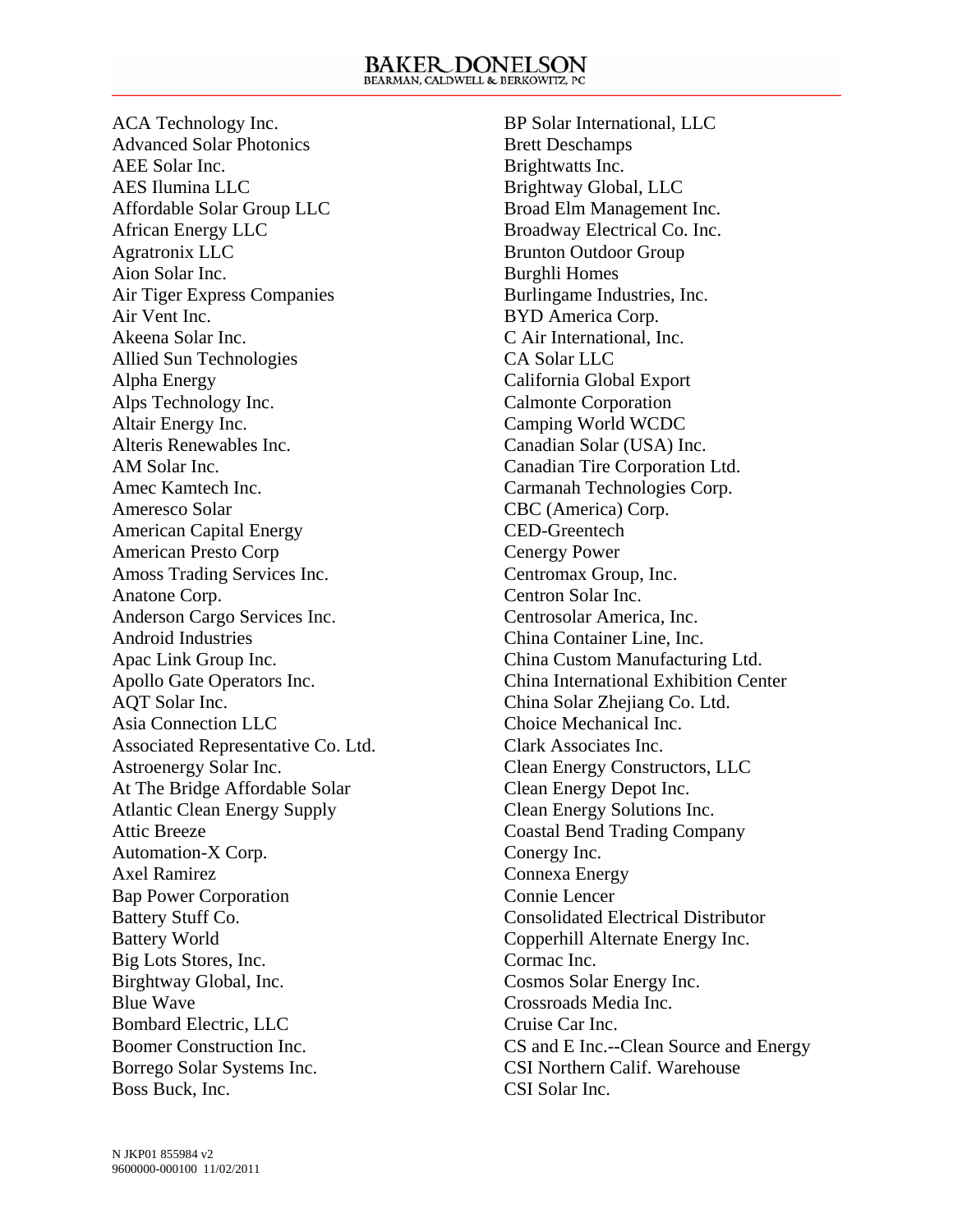CTS Logistics USA Inc. Custom Design Technology Inc. CX Enterprise, Inc. Dakara Solar Dallas Convention Center Daniel Giblett David Levy Company, Inc. De Well Container Shipping, Inc. Demand Electric Inc. Dependable Distrubution Desert Power Inc. DFEC Enterprise Inc. Direct Manufacturing International DM Solar, LLC Doheny Enterprises Inc. Dometic Corporation DOW Corning Corporation DRI Energy Corp. Duke Energy Carolinas LLC DYN Global California Corp. E.T. Solar Inc. Eagle Roofing Products Eagle Solar Easy Solar Corporation Eco Solar Technology Ecological Systems LLC Ecosolargy Inc. Ecxco Lee Conner EI Solutions El Paso Communications Systems, Inc. Enel North America Inc. Enxco Development Corporation Essco Wholesale Electric, Inc. Eta Engineering, Inc. Everbright Solar, Inc. Evergreen Solar Expeditors Intl. of WA Inc. Expolink Trading, Inc. Farmtek Farmtek Div. Fire Energy USA Inc. Flextronics System Texas LTD. Focused Energy Inc. Food for the Poor Inc. Four Star Cargo Front Engineered Solutions, Inc. Future Solar Systems LLC

G&S Solar Installers LLC Garden Sun Light Inc. Gates That Open LLC Geckologic-USA, Inc. General Supply and Service Genpro Energy Solutions Geosis Corp. Geosolution/QL Ent Inc. Gicon Pumps & Equipment Gift Services Inc. Global Alliance Corporation Ltd. Global E-commerce Services Co. Ltd. Globe Express Services GLT Ironweed Solar LLC Golden Sun Solar Inc. Goodhope Bags Inc. Gostart International Inc. Grape Solar Inc. Green Edge Products Green Energies LLC Green Tech Renewable Solutions, LLC Green Tech Solar USA Greenland Resources Greenvolts Inc. Greenworks Energy Grosolar GSM LLC GTO Inc. Heliopower Inc. Hi Energy Alternatives Inc. Hiteq Electric Inc. Hoku Solar Inc. Hulk Electronics Inc. Hunt Electric Corporation ICP Global Technologies IMI Energy Solutions Integrated Power Corporation Intercise Development & Fabrication Inter-Island Solar Supply Co. Interstate Trader LLC K N Rialto Kawneer-Visalia LLC KenCove Farm Fence Inc. King of Fans, Inc. Kohler Distributing Company Kraft Construction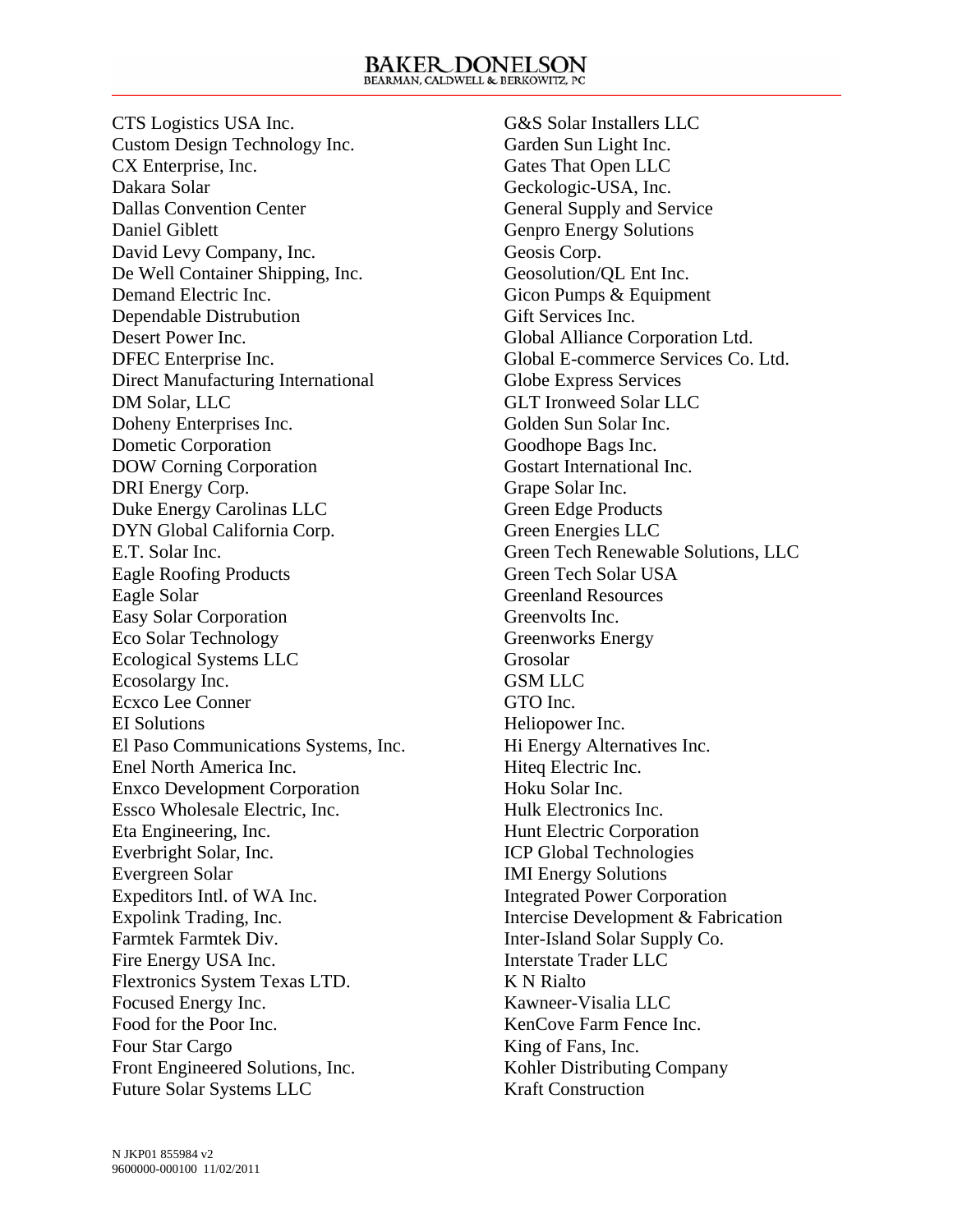Krannich-Solar Inc. Kudo Partners, Ltd. Kuehne & Nagel Incorporated L.A. Liquidators Lake Lite Inc. Landstar Global Logistics Inc. Lavie Solar Inc. LDK Solar Tech USA Inc. Leeus Company Leex Incorporated Lifeline Energy International, Inc. Lighthouse Solar Lipa Brookhaven National Laboratory Lite Solar Corp. Livingston International, Inc. LKT Enterprise LL Building Products Luma Resources Lumeta Lumos Inc. Mack Group Inc. Mage Solar Inc. Mardel Souza Inc. Matson Global Distribution Services Max Group Corporation Meggitt Training Systems Melink Corporation Mercury Solar Systems, Inc. Miracle Products LLC ML Solar, LLC Motech Americas LLC Moultrie Feeders MR Trevor Samoil Co. Ltd. MS Solar Solutions Corp. Munro Distributing Co. Ltd. N.F. Smith Associates, LP NB Solar USA, Inc. NBO Group Inc. Nerc Middlesex Solar, LLC NewEnergyGates, Inc. Next Generation Energy LLC Next Solar Systems Inc. NLH1 Solar LLC Northern Tool Equipment Company Norwood Operating Company, LLC Nulight Solutions

Nuvosun, Inc. NVT, LLC Ocean Field Enterprises Ltd. Omni Pro Electronics, Inc. Omniefficient, Inc. Onesource Distributors LLC Opeco Inc. Opel Solar Inc. Opsun Technologies Inc. P3 Power Systems LLC Pacific Electronics Corporation Pacific Gear Inc. Pacific West Trade Services Inc. Pacrim Manufacturing Inc. Patriot Solar Group LLC Perlight Sales North America LLC Perpetual Energy Systems Petra Solar Inc. Pfister Energy Inc. PI Solar LLC Platt Electric Supply Inc. Power Up Solar Powerfields A.J.L. Williams Company Powersave Energy Co. Premier Sheep Supplies Proinso US LLC Pureforms, Inc. Q Cells North America Q-Star Technology LLC Quality Electric & Solar LLC Quality Energy Solutions Corp. Quicklok Fittings Corporation Ray Angelini, Inc. RCMC Trading Company LLC Ready Solar, Inc. Rec Solar US LLC Recurrent Energy EPC, LP Regenesis Power LLC Regional School Renewable Technologies, Inc. Renogy LLC Resurs2 Corporation RLH Industries Inc. Rosendin Electric, Inc. Russell Pacific LLC S.A.W. Technology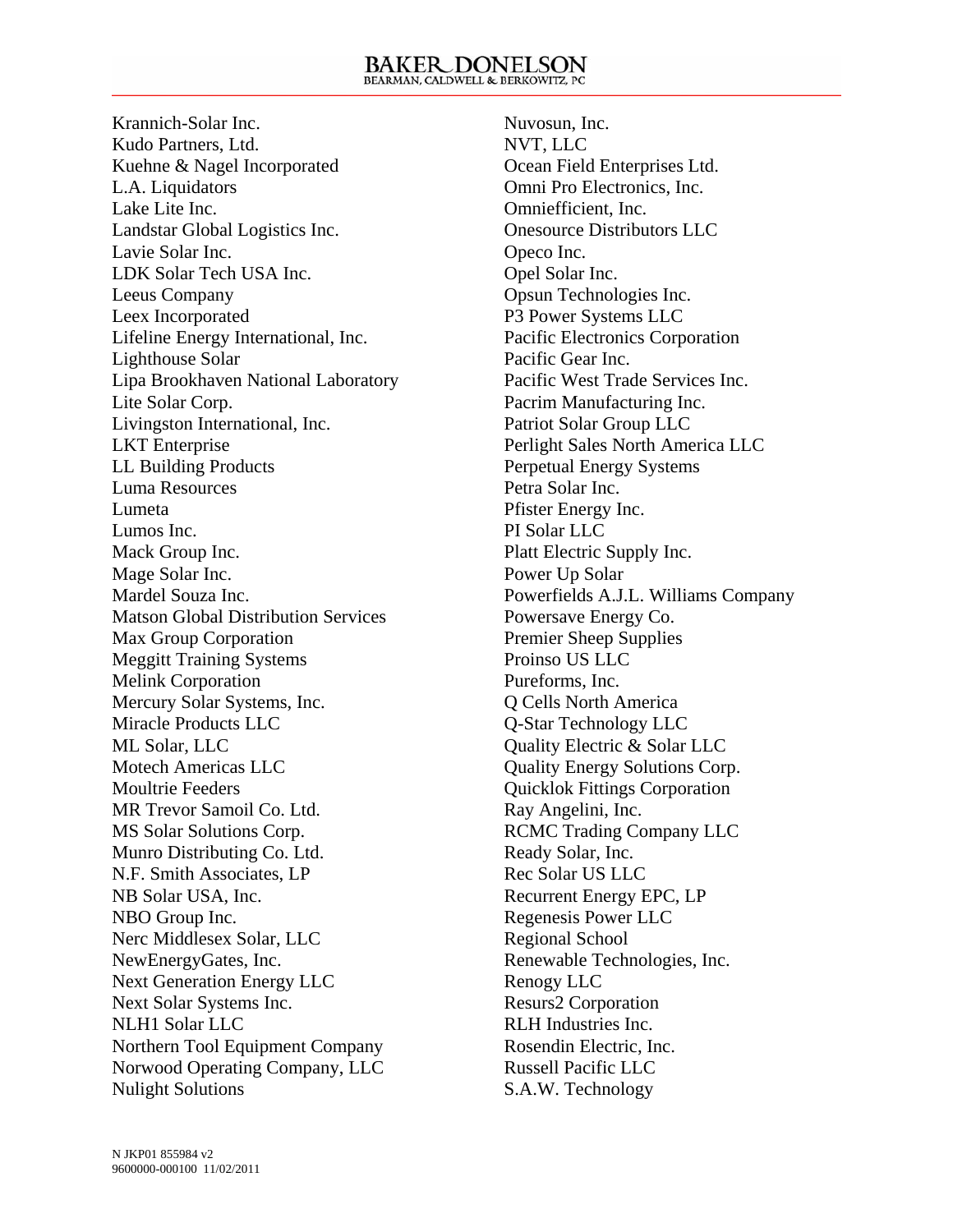S2 Solar Technology Schenker Carson AG Scheuten Solar USA Inc. Schueco International KG Schueco USA Semitech Engineering Senergy Solar Systems Ltd. Septic Control, Inc. Session Solar Set-Solar Corporation SGC International Inc. Sharp Manufacturing Company Shenwei USA Inc. Sherry FU Solartech Power, Inc. Shewas Inc. Silicon Solar Inc. Silray Inc. Smallbeard Solar LLC Sol, Inc. Solar Capital LLC Solar City Solar Depot Solar Development, Inc. Solar Energy System LLC Solar Flari Energy Solar Gain Inc. Solar Liberty Solar One Solutions Inc. Solar Outdoor Lighting Solar Panels Plus LLC Solar Power & Pump Company Solar Power Inc. Solar Power Industries Inc. Solar Power LLC Solar Resources LLC Solar Shines LLC Solar Solutions and Distribution Solar Warehouse Solar Winds Solaria Corporation Solarland USA Corporation Solarmax Technology Inc. Solarnet Solarroofs.com Solartech Power Inc. Solartron Technologies

Solatube International Inc. Solon Corporation SolTech Inc. Solution and System Inc. Solutions from Science Inc. Solvinti LLC Solyndra Inc. Sopray Solar USA Corp. South State, Inc. SPG Solar Inc. Stag-Parkway, Inc. Standard Renewable Energy Standard Solar, Inc. Star Harvest Solar LLC Sumec Europe GMBH Sumec North America Sun Edison, LLC Sun Electronics Intl Inc. Sun Stream USA LLC Sundurance Energy, LLC Sunergy Power Inc. Sunflower Trading Inc. Sungen International Inc. Suniva Inc. Sunlan Solar Inc. Sunperfect Solar Inc. Sunpower Corporation SunPowerLink Sunrise Solar SunTech America Inc. SunTech Automotive Industries SunValley Solar Inc. Sunwize Technologies Inc. SVG General Store SW Closeouts Syncarpha Solar, LLC Synthesis Power Tab Distribution Talmage Solar Tarriff Power Inc. Tektrum Development Corporation Tenksolar Inc. Tensor Energy, Inc. The Energy Mil The Noco Company ThinkSolar Inc.